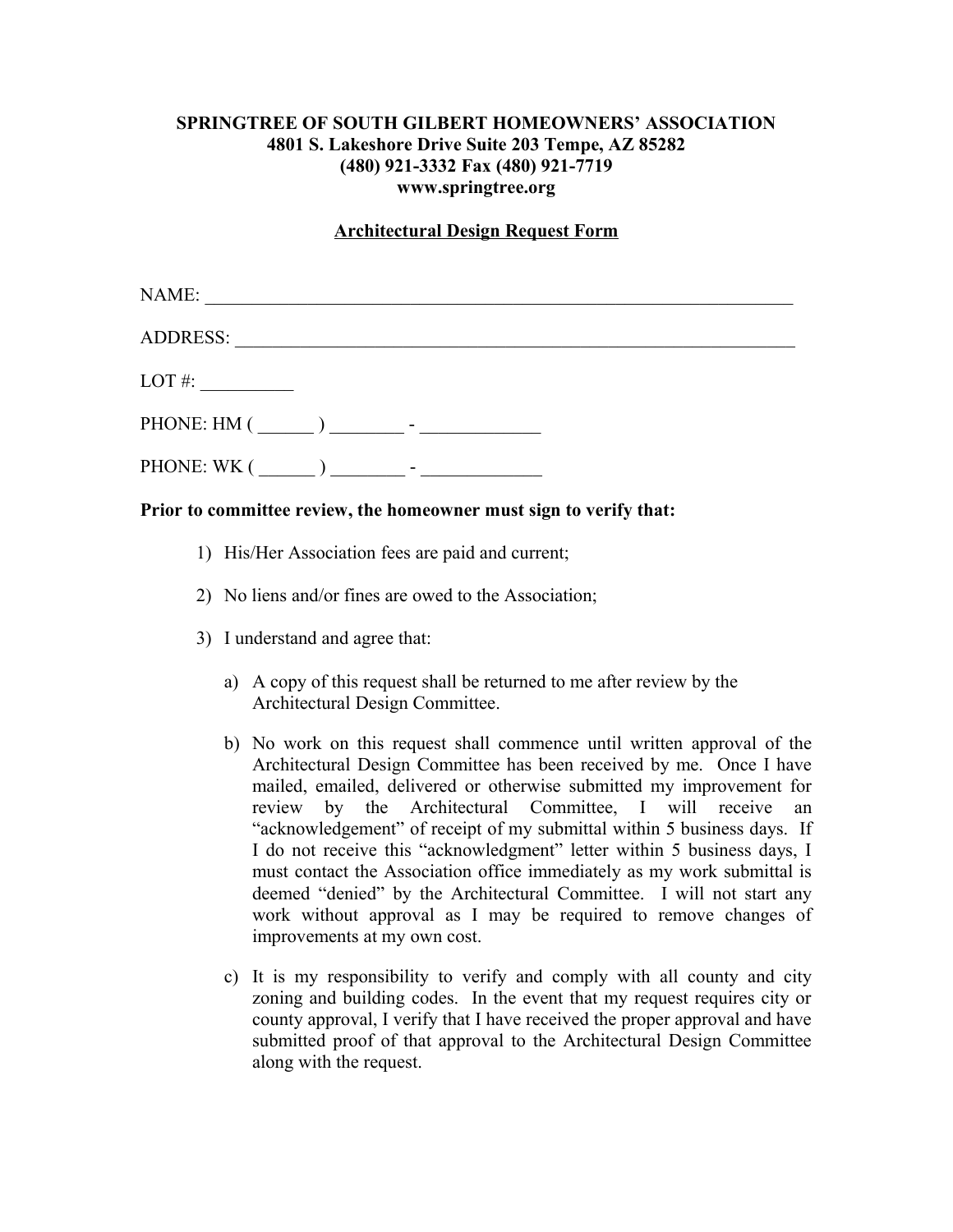d) I understand that the Architectural Design Committee and the Association shall not bear any responsibility for ensuring structural integrity or soundness of approved construction or modifications and/or compliance with building codes and other governmental requirements, and I agree and acknowledge that the Association, any committee, or any member of any committee shall not be held liable for any claim whatsoever arising out of construction on or modifications to my property.

# **HOMEOWNER SIGNATURE \_\_\_\_\_\_\_\_\_\_\_\_\_\_\_\_\_\_\_\_\_\_\_\_\_\_\_\_\_\_\_\_\_\_\_\_\_\_\_\_**

**DATE SIGNED \_\_\_\_\_\_\_\_\_\_\_\_\_\_\_\_\_\_\_\_\_\_\_\_\_\_\_\_\_**

## **REQUEST**

Description of Request - Provide full details or purpose and/or reason, type, color, size of improvement and materials, and location utilizing page two of this form. Use additional 8 1/2" x 11" paper if necessary. **NOTE: AN ACCURATE DRAWING MUST BE ATTACHED. AN ACCURATE SITE PLAN MUST BE INCLUDED.**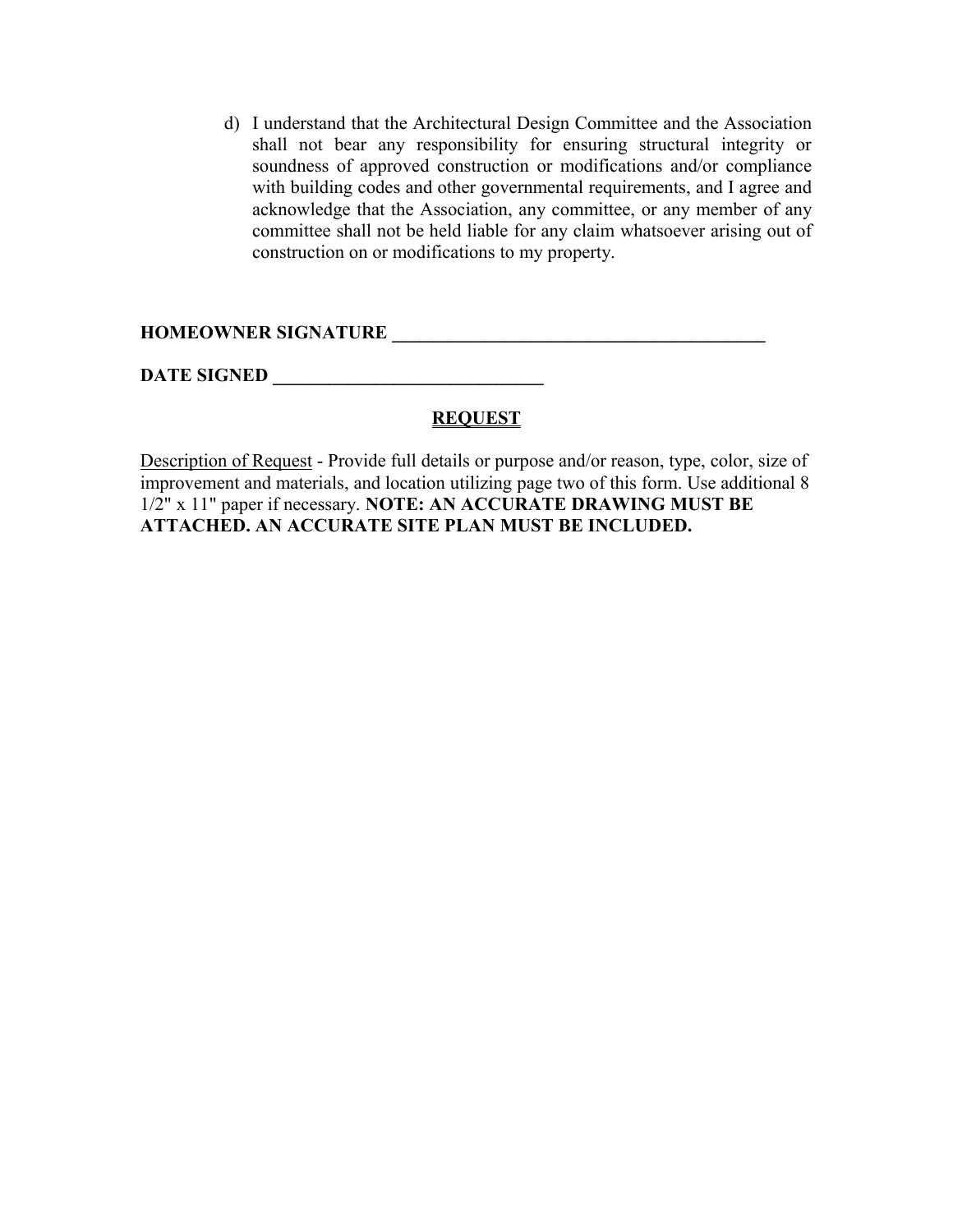### ARCHITECTURAL CHANGE **REQUEST FORM** PAGE 3

1. Contractor Name, Address, and Phone Number: \_\_\_\_\_\_\_\_\_\_\_\_\_\_\_\_\_\_\_\_\_\_\_\_\_\_\_\_\_\_\_\_\_ 3. Type of materials to be used: 4. Color(s) to be used (include sample paint chips or materials if appropriate): 5. Dimensions of structure (height, width, etc) if applicable: \_\_\_\_\_\_\_\_\_\_\_\_\_\_\_\_\_ Architectural Design Committee requests will be reviewed within 45 days. Requests will be approved, denied, or returned for additional information. 

DATE SIGNED